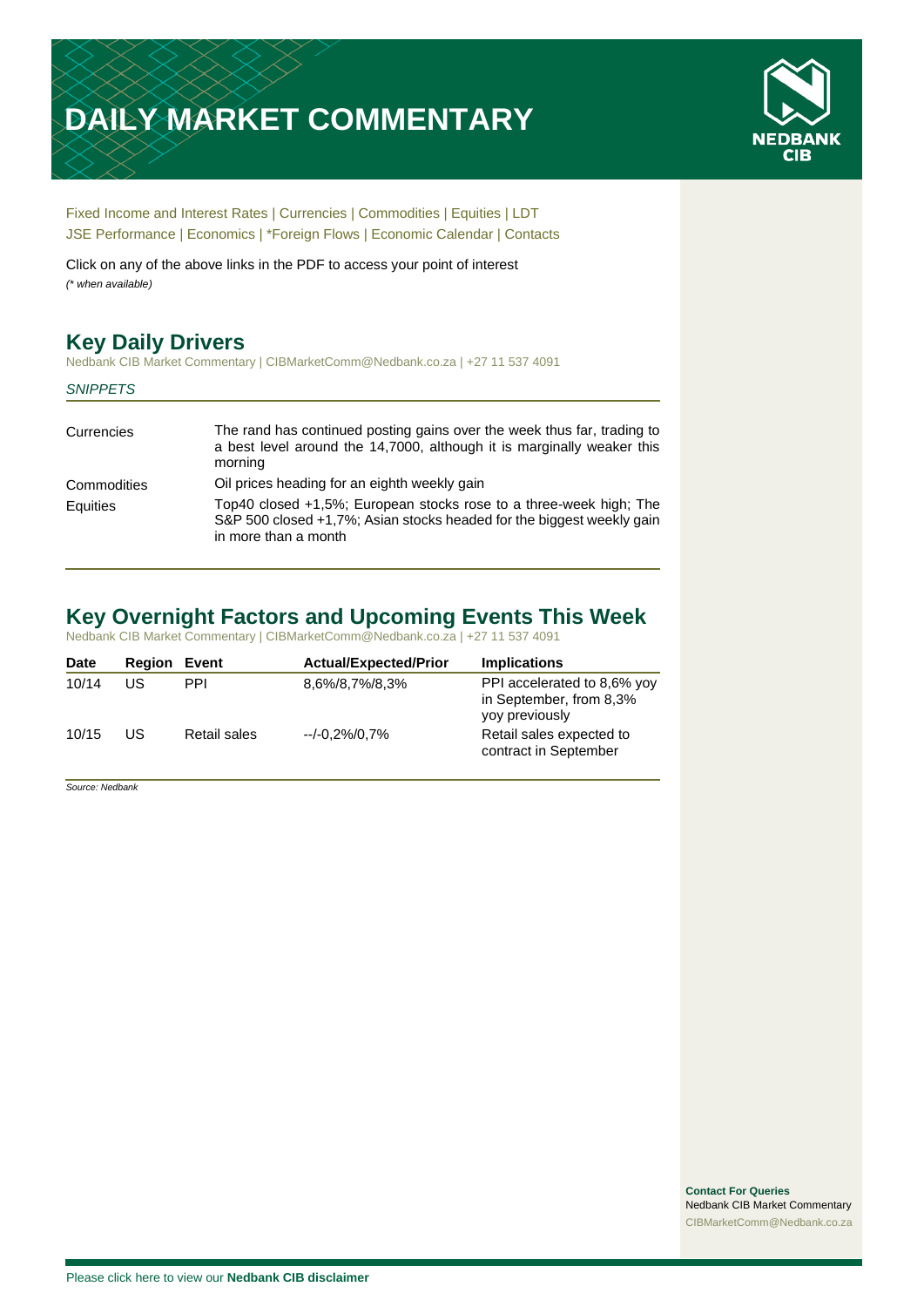### <span id="page-1-0"></span>**Fixed Income and Interest Rates**

Bond flow sales |+2711 535 4021 | Corporate Money Markets | +2711 535 4007 | Business Bank Money Markets | +2711 535 4006

| <b>Bonds</b>                  | Last price     | Δ<br>1d | Δ<br><b>MTD</b> | Δ<br><b>YTD</b> | Δ<br>12Month | <b>MTD</b> trend |
|-------------------------------|----------------|---------|-----------------|-----------------|--------------|------------------|
|                               | %              | bps     | bps             | bps             | bps          |                  |
| R2023-1,4 yrs                 | 5,31           | 2,20    | 17,10           | 79,00           | 85,10        | ۸                |
| R186-5,2 yrs                  | 7,86           | 5,20    | 25,80           | 118,80          | 71,90        | ۸                |
| R2030-8,3 yrs                 | 9,44           | 5,50    | 21,40           | 70,30           | 4,00         | ۸                |
| R2048-26,4 yrs                | 10,79          | 5,00    | 2,40            | $-1,00$         | $-88,10$     | φ                |
| US 10 yr                      | 1,53           | 1,50    | 3,93            | 61,18           | 79,44        | φ                |
| <b>UK 10 yr</b>               | 1,04           | $-4,70$ | 2,00            | 84,50           | 82,20        | φ                |
| German 10 yr                  | $-0,19$        | $-6,40$ | 0,80            | 37,80           | 39,00        | ۸                |
| Japan 10 yr                   | 0,08           | $-0,10$ | 0,80            | 5,90            | 5,70         | φ                |
|                               |                | Δ       | Δ               | Δ               | Δ            | <b>MTD</b> trend |
| <b>Money Market</b>           | Last price     | 1d      | <b>MTD</b>      | <b>YTD</b>      | 12Month      |                  |
|                               | $\frac{9}{20}$ | bps     | bps             | bps             | bps          |                  |
| SA reporate                   |                |         |                 |                 |              |                  |
|                               | 3,50           | 0,00    | 0,00            | 0,00            | 0,00         | ۰                |
| SA prime rate                 | 7,00           | 0,00    | 0,00            | 0,00            | 0,00         | ♦                |
| SA CPI (MTD = previous month) | 4,90           |         | 30,00           | 180,00          | 180,00       | ۸                |
| SA 3m JIBAR                   | 3,68           | 0,00    | 0,80            | 4,10            | 32,50        | ۸                |
| SA 3m NCD                     | 3,68           | 0,00    | 0,00            | 5,00            | 30,00        | ۰                |
| SA 6m NCD                     | 4,29           | $-2,50$ | 8,75            | 41,25           | 88,75        | ۸                |
| SA 12m NCD                    | 5,13           | 0,00    | 20,00           | 105,00          | 161,25       | ۸                |
| US 3m LIBOR                   | 0,12           | $-0,30$ | $-0,64$         | $-11,46$        | $-11,31$     | ψ                |
| UK 3m LIBOR                   | 0,13           | 0,70    | 4,33            | 9,96            | 7,88         | ۸                |
| Japan 3m LIBOR                | $-0,08$        | $-0,02$ | $-0,33$         | 0,00            | 1,85         | ψ                |

| <b>FRAs and Swaps</b>            | Last price | Δ<br>1d | Δ<br><b>MTD</b> | Δ<br><b>YTD</b> | Δ<br>12Month | <b>MTD</b> trend |
|----------------------------------|------------|---------|-----------------|-----------------|--------------|------------------|
|                                  | %          | bps     | bps             | bps             | bps          |                  |
| 3X6 FRA                          | 4,04       | 0,00    | 13,50           | 73,00           | 83,50        | ۸                |
| 6X9 FRA                          | 4,66       | 0,00    | 4,00            | 3,00            | 4,00         | ٨                |
| <b>9X12 FRA</b>                  | 5,04       | 2,00    | 29,00           | 171,50          | 184,50       | ۸                |
| 18X21 FRA                        | 6,26       | 6,50    | 40,50           | 247,00          | 257,50       | φ                |
| SA 2yr Swap                      | 5,18       | 3,30    | 27,60           | 162,50          | 177,10       | ٨                |
| SA 3yr Swap                      | 5,73       | 4,60    | 31,50           | 182,00          | 186,50       | φ                |
| SA 5yr Swap                      | 6,53       | 5,35    | 31,25           | 177,85          | 158,85       | ٨                |
| SA 10yr Swap                     | 7,77       | 8,60    | 21,50           | 117,50          | 68,00        | φ                |
| SA 15yr Swap                     | 8,30       | 5,50    | 13,50           | 84,50           | 28,50        | ۸                |
|                                  |            |         |                 |                 |              |                  |
|                                  |            | Δ       | Δ               | Δ               | Δ            | <b>MTD</b> trend |
| <b>Spreads</b>                   | Last price | 1d      | <b>MTD</b>      | <b>YTD</b>      | 12Month      |                  |
|                                  | %          | bps     | bps             | bps             | bps          |                  |
| 2v10v                            | $-2,59$    | $-5,30$ | 6,10            | 45,00           | 109,10       | ۸                |
| 3v10y                            | $-2,04$    | $-4,00$ | 10,00           | 64,50           | 118,50       | ٨                |
| R2030-R2023                      | 4,13       | 3,30    | 4,30            | $-8,70$         | $-81,10$     | φ                |
| R2048-R2030                      | 1,35       | $-0,50$ | $-19,00$        | $-71,30$        | $-92,10$     | ψ                |
| 5y-R2030                         | $-2,91$    | $-0,15$ | 9,85            | 107,55          | 154,85       | φ                |
| 10y-R2030                        | $-1,67$    | 3,10    | 0,10            | 47,20           | 64,00        | ٨                |
| 15y-R2030                        | $-1,14$    | 0,00    | $-7,90$         | 14,20           | 24,50        | ψ                |
| SA 5yr CDS spread - basis points | 212,50     |         | 0,50            | 4,50            | $-78,50$     | ۸                |

#### **US 10 Year Yield SA 10 Year Yield**



*Source: Bloomberg, Nedbank Source: Bloomberg, Nedbank*

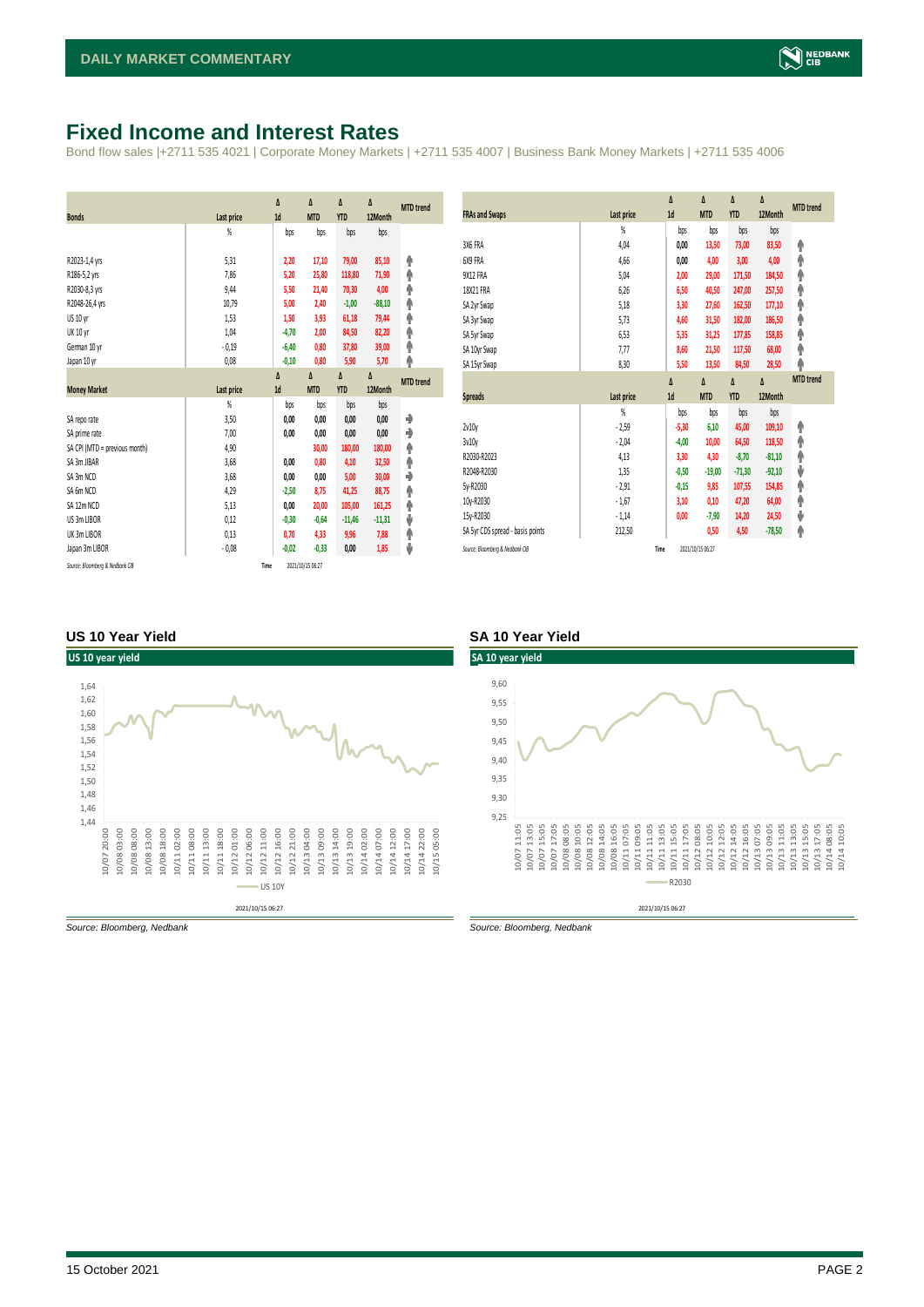

### <span id="page-2-0"></span>**Currencies**

Business Banking FX | +27 11 535 4003 | Corporate FX | +2711 535 4002 | Institutional FX | +011 535 4002

- On Thursday, the local session opened with the rand trading at 14,7950. In what proved to be another limited trading activity session, the local unit again managed to post gains to reach a best level of 14,7050 before ending the session around the 14,8000 level. The overnight sessions were quiet, although the rand did manage to post incremental gains; this morning, the USDZAR is currently trading at 14,7600, the EURZAR is trading at 17,1350 and the GBPZAR is currently at 20,2055.
- The international markets continued trading within limited trading ranges and with no discernible trends at this time. The EURUSD traded around the 1,1600 pivot; this morning, it is currently trading at 1,1608. The GBPUSD is currently trading at 1,3685, having traded at around the 1,3700 level of late. Gold this morning is unchanged from the same time yesterday at 1 792,50, having reached 1 797,25 by the time of the local close last night.
- Data releases scheduled for today: there are no local releases; from Europe, we have French CPI and Eurozone trade; and from the US, we have New York Empire manufacturing, business inventories and Michigan survey data and the Fed's Williams is scheduled to speak.

| <b>Majors</b>                   | Last price | $X\Delta$<br>$-1d$ | $X\Delta$<br><b>MTD</b> | $% \Delta$<br><b>YTD</b> | $% \Delta$<br>12Month | <b>MTD</b> trend | <b>USD trend</b>    |
|---------------------------------|------------|--------------------|-------------------------|--------------------------|-----------------------|------------------|---------------------|
| GBPUSD                          | 1,37       | 0,11               | 1,59                    | 0,13                     | 6,03                  | ٠                | USD weakness        |
| <b>EURUSD</b>                   | 1,16       | 0.10               | 0,25                    | $-4,97$                  | $-0,85$               | ۸                | USD weakness        |
| <b>USDJPY</b>                   | 113,94     | 0.23               | 2.33                    | $-9,38$                  | 7.45                  | ٠                | USD strength        |
| <b>USDAUD</b>                   | 1,35       | $-0.05$            | $-2.59$                 | 3,68                     | $-4,38$               | ш                | USD weakness        |
|                                 |            | $X\Delta$          | $X\Delta$               | $% \Delta$               | $% \Delta$            | <b>MTD</b> trend | ZAR trend           |
| <b>Rand crosses</b>             | Last price | $-1d$              | <b>MTD</b>              | <b>YTD</b>               | 12Month               |                  |                     |
| <b>USDZAR</b>                   | 14,77      | $-0,14$            | $-2,05$                 | 0,48                     | $-12,72$              | v                | ZAR strength        |
| GBPZAR                          | 20,21      | $-0.02$            | $-0,47$                 | 0,61                     | $-6,27$               | ψ                | ZAR strength        |
| EURZAR                          | 17.14      | $-0.02$            | $-1.85$                 | $-4.73$                  | $-13,66$              | v                | ZAR strength        |
| AUDZAR                          | 10,96      | $-0.09$            | 0.60                    | $-3,18$                  | $-7,75$               | ٠                | <b>7AR</b> weakness |
| 7ARIPY                          | 7,72       | 0.40               | 4,34                    | 8,91                     | 17,88                 | Φ                | ZAR strength        |
|                                 |            | $X\Delta$          | $X\Delta$               | $% \Delta$               | $% \Delta$            | <b>MTD</b> trend | <b>ZAR trend</b>    |
| <b>African FX</b>               | Last price | $-1d$              | <b>MTD</b>              | <b>YTD</b>               | 12Month               |                  |                     |
| ZARMWK (Malawian kwacha)        | 55,27      | $-0,10$            | 2,23                    | 5,01                     | 17,85                 | ۸                | ZAR strength        |
| ZARBWP (Botswana pula)          | 0.76       | $-0.17$            | 0.91                    | 2,91                     | 8.54                  | ٠                | ZAR strength        |
| ZARKES (Kenyan shilling)        | 7.49       | 0.21               | 2.02                    | 0.80                     | 12.44                 | ٠                | ZAR strength        |
| ZARMUR (Mauritian rupee)        | 2.90       | $-0.48$            | 2.47                    | 6.69                     | 17.29                 | ٠                | ZAR strength        |
| ZARNGN (Nigerian naira)         | 27,95      | 0.38               | 2.12                    | 3,16                     | 17,47                 | ٠                | ZAR strength        |
| ZARGHS (Ghanian cedi)           | 0.41       | 0.12               | 2.07                    | 2,54                     | 14.84                 | ٠                | ZAR strength        |
| ZARZMW (Zambian kwacha)         | 1,14       | 0,06               | 2.46                    | $-26,01$                 | $-6,10$               | ٠                | ZAR strength        |
| ZARMZN (Mozambican metical)     | 4,33       | $-0,19$            | 2,41                    | $-17,85$                 | $-1,11$               | ۸                | ZAR strength        |
|                                 |            | $X\Delta$          | $X\Delta$               | $% \Delta$               | $% \Delta$            | <b>MTD</b> trend | <b>USD trend</b>    |
| <b>Emerging Market FX</b>       | Last price | $-1d$              | <b>MTD</b>              | <b>YTD</b>               | 12Month               |                  |                     |
| <b>USDBRL (Brazilian Real)</b>  | 5.51       | $-0.04$            | 1.28                    | 5,71                     | $-1.44$               | ٠                | USD strength        |
| USDTRY (Turkish Lira)           | 9,20       | 0.10               | 3.29                    | 19,09                    | 13.71                 | ٠                | USD strength        |
| <b>USDMXN</b> (Mexican Peso)    | 20,55      | $-0.00$            | $-0,45$                 | 3,08                     | $-3,54$               | ÷                | USD weakness        |
| <b>USDINR</b> (Indian Rupee)    | 75,26      | $-0,15$            | 1.35                    | 2,91                     | 2,60                  | ٠                | USD strength        |
| <b>USDRUB</b> (Russian Ruble)   | 71,36      | $-0,90$            | $-1,95$                 | $-4,28$                  | $-8,82$               | ٠                | <b>USD</b> weakness |
| Source: Bloomberg & Nedbank CIB | Time       |                    | 2021/10/15 06:27        |                          |                       |                  |                     |

• Possible trading range for the rand today: 14,5000 to 15,0000

*\*Please note that the sign on the % change reflects the change on the headline number. The narrative indicates the trend direction over the month. For trade in any of these currencies, contact our FX dealing desks*



**USD/ZAR EUR/USD**



*Source: Bloomberg, Nedbank Source: Bloomberg, Nedbank*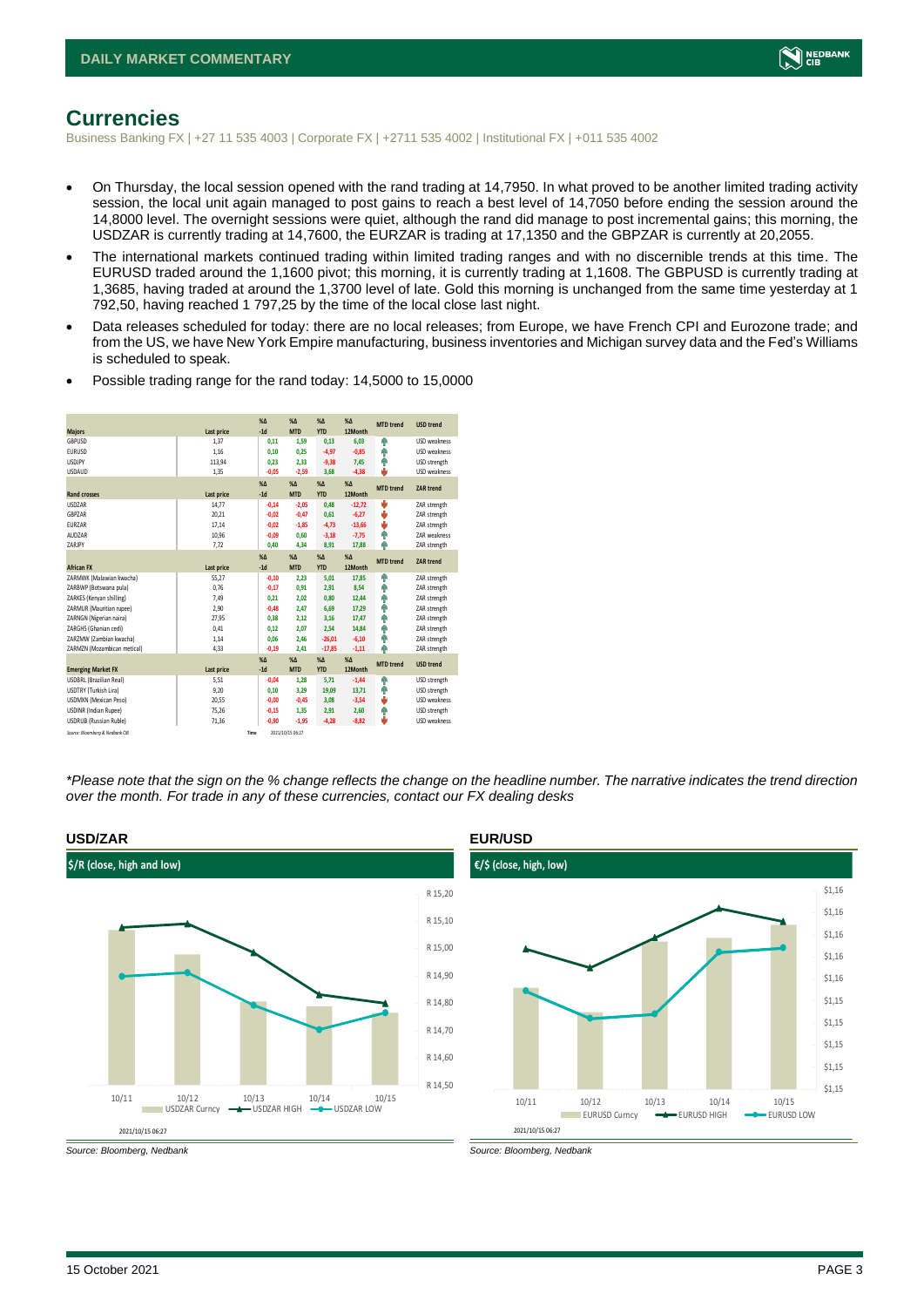## <span id="page-3-0"></span>**Commodities**

Nedbank CIB Market Commentary | CIBMarketComm@Nedbank.co.za | +27 11 537 4091| +27 11 535 4038

• Oil prices heading for an eighth weekly gain. Oil prices remain high as a result of shortages in natural gas and coal, which have driven up demand for oil.

**SA White Maize**

| <b>Commodities</b>              | Last price | $%$ $\Delta$<br>$-1d$ | $\%$ $\Delta$<br><b>MTD</b> | $%$ $\Delta$<br><b>YTD</b> | $\%$ $\Delta$<br>12Month | <b>MTD</b> trend |
|---------------------------------|------------|-----------------------|-----------------------------|----------------------------|--------------------------|------------------|
|                                 |            |                       |                             |                            |                          |                  |
| Brent near future (\$)          | 84,60      | 0,71                  | 7,74                        | 63,32                      | 96,01                    | Ŵ                |
| WTI crude (\$)                  | 81,83      | 0,64                  | 9,06                        | 68,65                      | 99,78                    | φ                |
| Gold spot (\$)                  | 1795,01    | $-0.05$               | 2,17                        | $-5,44$                    | $-5,96$                  | Ŵ                |
| Platinum spot (\$)              | 1058,79    | $-0.07$               | 9,44                        | $-1,24$                    | 22,18                    | φ                |
| SA white maize spot (R)         | 3 149.00   | $-1,25$               | $-5,46$                     | $-5,06$                    | $-10,18$                 | ŵ                |
| Source: Bloomberg & Nedbank CIB |            | Time                  | 2021/10/15 06:27            |                            |                          |                  |

#### **SA White maize (ZAR/MT) - 30 day chart** R 2 500 R 2 600 R 2 700 R 2 800 R 2 900 R 3 000 R 3 100 R 3 200 R 3 300 R 3 400 09/03 08:30 09/06 09:30 09/07 10:30 09/08 10:30 09/09 11:30 09/13 08:30 09/14 09:30 09/15 10:30 09/16 11:30 09/20 08:30 09/21 09:30 09/22 10:30 09/23 11:30 09/28 08:30 09/29 09:30 09/30 10:30 10/01 10:30 10/04 11:30 10/06 08:30 10/07 09:30 10/08 09:30 10/11 10:30 10/12 11:30

2021/10/15 06:27

*Source: Bloomberg, Nedbank*





*Source: Bloomberg, Nedbank Source: Bloomberg, Nedbank*

#### **Platinum vs. Gold Brent Crude vs. West Texas Intermediate**



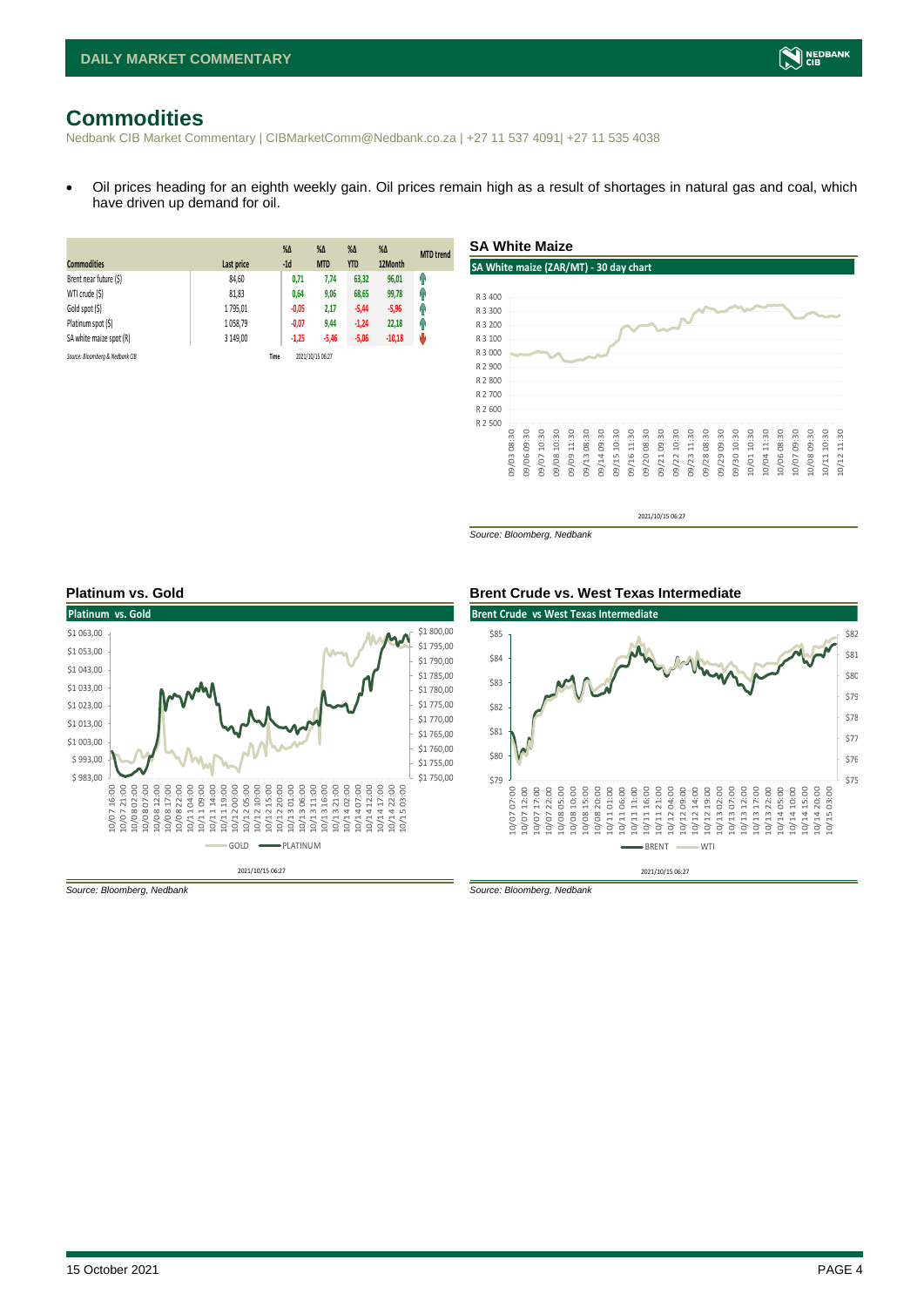### <span id="page-4-0"></span>**Equities**

Cash equities | +2711 535 4030/31

### **South Africa**

• Top40 closed +1,5% as sentiment improved as global stocks rose on better-than-expected earnings and economic data. The rand strengthened against the USD, helped, maybe, by traders unwinding long TRL positions vs the rand on Turkish headlines. Resources continue to be better bid, closing +2,5%, banks -0,31% and retailers continue to underperform the domestic names, the biggest movers being TFG -3,4%, WHL -1,7% and TRU -3%.

### **UK/Europe**

• European stocks rose to a three-week high as the start of the earnings season reassured investors that the economic recovery is able to weather inflation pressures, while gains in commodities boosted miners and energy. The Stoxx 600 Europe Index added 1,2% by the close in London, led higher by basic resources and technology shares. Chip stocks gained, with ASML Holding NV climbing after Asian bellwether Taiwan Semiconductor Manufacturing Co.'s quarterly profit beat expectations. Oil's advance and a rally in base metals gave energy and miners a lift.

#### **USA**

• The S&P 500 closed +1,7%, posting its best day in seven months after weekly jobless claims came in at their lowest level since March 2020 and a slew of banks' earnings reports topped Wall Street's estimates, boosting sentiment over the nearterm outlook for the US economy. All major industry groups also advanced, with the materials and information technology sectors leading the charge. The tech-heavy Nasdag rose by 1.7%. Meanwhile, the blue-chip Dow Jones Industrial Average climbed by 1,6%, the most since July. US initial jobless claims for last week fell to 293 000 vs estimates for 320 000. Continuing claims for the week ending 2 October fell to 2,6m.

#### **Asia**

• Asian stocks headed for the biggest weekly gain in more than a month amid a list of positive factors that include robust US earnings, strong results at TSMC and easing restrictions on home loans in China. The MSCI Asia Pacific Index gained 1%, pushing its advance this week to 1,5%, the most since the period ended 3 September. Technology shares provided much of the boost after chip giant Taiwan Semiconductor Manufacturing Co. announced fourth-quarter guidance that beat expectations and said it will build a fabrication facility for specialty chips in Japan.

|                                 |              | $\%$ $\Delta$ | $\%$ $\Delta$    | $\%$ $\Delta$ | $\%$ $\Delta$ | 2020        | <b>MTD</b> trend |
|---------------------------------|--------------|---------------|------------------|---------------|---------------|-------------|------------------|
| <b>Developed Markets</b>        | Last price   | $-1d$         | <b>MTD</b>       | <b>YTD</b>    | 12Month       | Performance |                  |
| Dow Jones                       | 34 912.56    | 1,56          | 3,16             | 14,07         | 22,53         | 22,34       | ٨                |
| Nasdao                          | 14 823,43    | 1,73          | 2,59             | 15,01         | 26,55         | 35,23       | ٨                |
| S&P 500                         | 4438.26      | 1.71          | 3.03             | 18,16         | 27,41         | 28,88       | Ĥ                |
| DJ Eurostoxx 50                 | 4 149,06     | 1,61          | 2,49             | 16,79         | 29,95         | 25,12       | Λ                |
| DAX                             | 15 462,72    | 1,40          | 1,32             | 12,71         | 21,72         | 25,22       | ۸                |
| CAC                             | 6685,21      | 1,33          | 2,53             | 20,42         | 38,20         | 26,46       | ۸                |
| FTSE                            | 7207,71      | 0.92          | 1.71             | 11,57         | 23,58         | 12,00       | Ą                |
| ASX200                          | 7354,80      | 0,59          | 0,31             | 11,65         | 18,43         | 13,38       | ٨                |
| Nikkei 225                      | 28 937,29    | 1,35          | $-1,75$          | 5.44          | 23,10         | 20,93       | V                |
| MSCI World                      | 3 0 8 4, 5 9 | 1,50          | 2,59             | 14,67         | 26.63         | 25,19       | ٨                |
|                                 |              | $\%$          | $\%$ $\Delta$    | $\%$ $\Delta$ | $\%$ $\Delta$ | 2020        |                  |
| <b>Emerging Markets</b>         | Last price   | $-1d$         | <b>MTD</b>       | <b>YTD</b>    | 12Month       | Performance | <b>MTD</b> trend |
| Hang Seng                       | 25 170,47    | 0,83          | 2,42             | $-7,57$       | 2,11          | 9,07        | ٨                |
| Shanghai                        | 3568,67      | 0,29          | 0,01             | 2,75          | 7,10          | 23,72       | ⋒                |
| Brazil Bovespa                  | 113 185,50   | $-0,24$       | 1,99             | $-4,90$       | 14,27         | 27,07       | ٨                |
| India - NSE                     | 61 305.95    | 0,94          | 3,69             | 28,39         | 54,31         | 14,38       | Λ                |
| Russia Micex                    | 4259,13      | 0,36          | 3,79             | 29,50         | 51,18         | 28,21       | ⋔                |
| <b>MSCI Emerging</b>            | 1266.67      | 0.51          | 1.08             | $-1,90$       | 13,04         | 15,38       | ٨                |
|                                 |              | $\%$          | $\%$ $\Delta$    | $\%$ $\Delta$ | $\%$          | 2020        |                  |
| <b>SA Indices</b>               | Last price   | $-1d$         | <b>MTD</b>       | <b>YTD</b>    | 12Month       | Performance | <b>MTD</b> trend |
| <b>JSE All Share</b>            | 66 846.17    | 1,26          | 3,99             | 12,52         | 21,88         | 8,24        | ٨                |
| Top 40                          | 60 391,05    | 1,47          | 4,37             | 11,05         | 19,58         | 8,75        | Ą                |
| Resi 10                         | 64 424,40    | 2,50          | 10,91            | 11,90         | 19,21         | 20,01       | ۸                |
| Indi 25                         | 84 200,09    | 1,31          | 2,72             | 8,09          | 13,06         | 8,82        | ۸                |
| Fini 15                         | 14 006,89    | $-0,48$       | $-4,22$          | 16,14         | 42,60         | $-4,30$     | V                |
| Source: Bloomberg & Nedbank CIB |              | Time          | 2021/10/15 06:27 |               |               |             |                  |







NEDBANK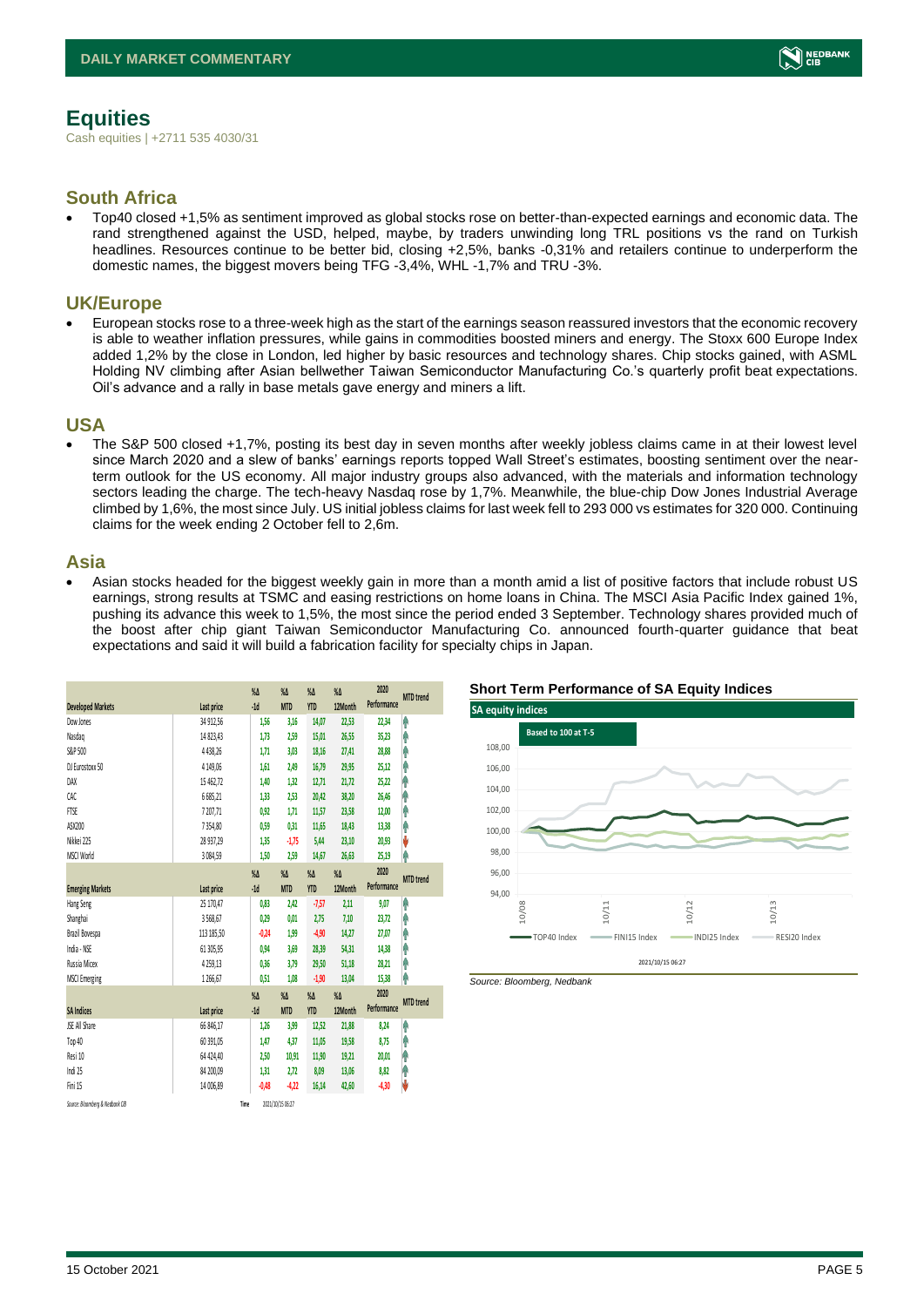

### <span id="page-5-0"></span>**Last Day To Trade**

Susan Correia | Scorreia@Nedbankcapital.co.za | +27 11 295 8227

| <b>SHARE CODE</b>      | <b>SHARE NAME</b>                 | <b>DIVIDEND / INTEREST RATE</b> |
|------------------------|-----------------------------------|---------------------------------|
| <b>19 October 2021</b> |                                   |                                 |
| <b>AHL</b>             | <b>AH-Vest Ltd</b>                | dividend @ 1cps                 |
| AVI                    | <b>AVI Ltd</b>                    | dividend @ 275cps               |
| <b>BCF</b>             | <b>Bowler Metcalf Ltd</b>         | dividend @ 32cps                |
| <b>BID</b>             | <b>BID Corporation Ltd</b>        | dividend @ 400cps               |
| <b>CPI</b>             | Capitec Bank Holdings Ltd         | dividend @ 1200cps              |
| <b>GRT</b>             | <b>Growthpoint Properties Ltd</b> | dividend @ 60cps                |
| <b>HET</b>             | <b>Heriot REIT Ltd</b>            | dividend @ 46.880cps            |
| RMI                    | Rand Merchant Inv Holdings Ltd    | dividend @ 22.50cps             |
| <b>SAC</b>             | SA Corp Real Estate Ltd           | dividend @ 10.273680cps         |
| SCD                    | Schroder Eur REIT Plc             | dividend @ 32.0790cps           |
| <b>SHFF</b>            | Steinhoff Inv Holdings Pref       | dividend @ 286.376710cps        |
| SPG                    | Super Group Ltd                   | dividend @ 47cps                |
| <b>TLM</b>             | <b>Telemaster Holdings Ltd</b>    | dividend @ 1.6cps               |
| ZCL                    | Zarclear Holdings Ltd             | Repurchase offer @ 460cps       |

*Source: JSE*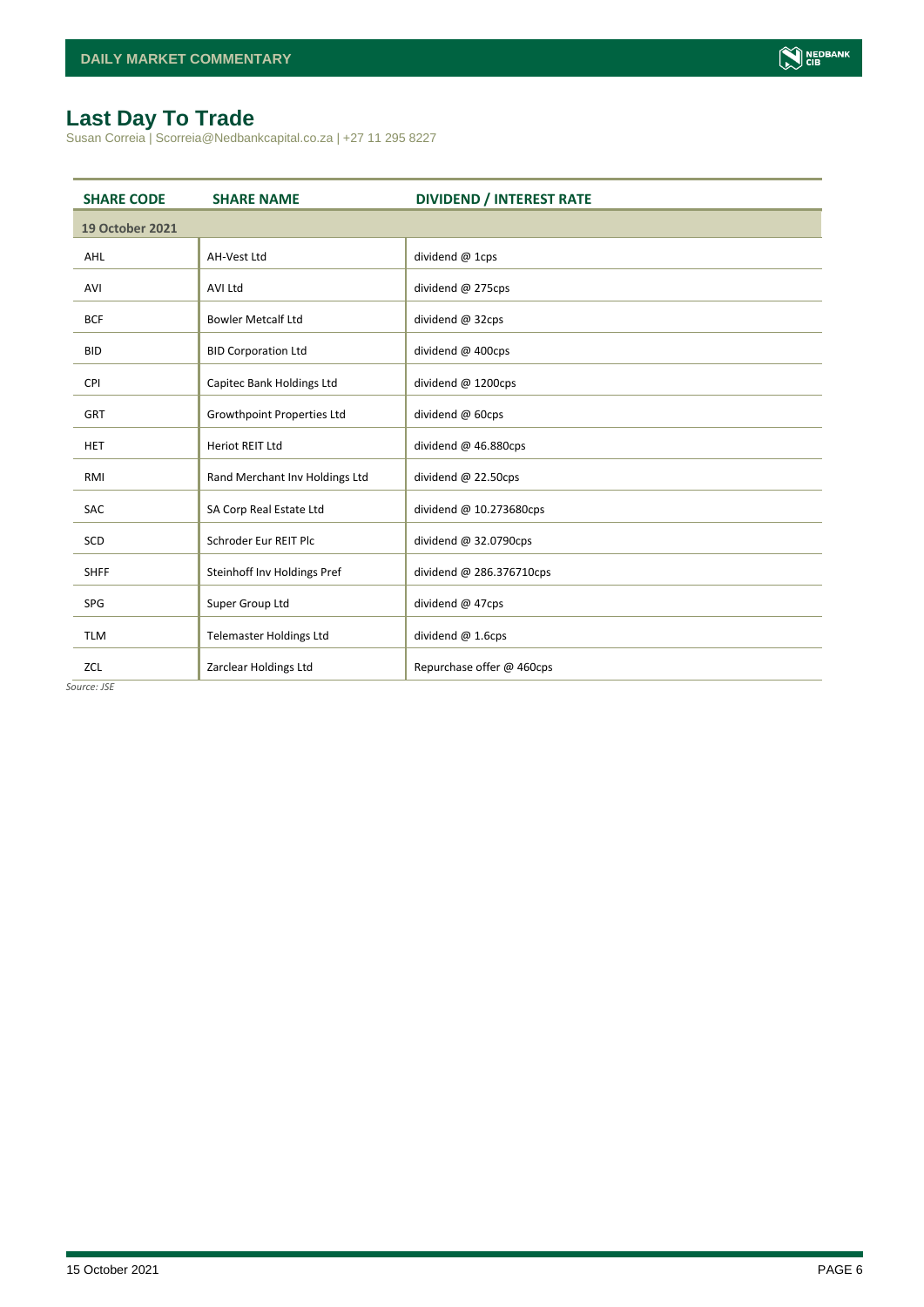### <span id="page-6-0"></span>**JSE Performance**

Nedbank CIB Market Commentary | CIBMarketComm@Nedbank.co.za | +27 11 537 4091

|                                    |            | $\%$ $\Delta$ | %Δ         | %Δ       | %Δ       | 2020        | <b>MTD</b> trend |
|------------------------------------|------------|---------------|------------|----------|----------|-------------|------------------|
| Top40 constituents                 | Last price | $-1d$         | <b>MTD</b> | YTD      | 12Month  | Performance |                  |
| ABG: Absa Group Ltd                | 143,50     | $-1,10$       | $-6,01$    | 19,72    | 61,11    | $-19,72$    | ψ                |
| AGL: Anglo American Plc            | 586,29     | 3,51          | 10,02      | 23,62    | 45,14    | 21,60       | φ                |
| AMS: Anglo American Platinum Ltd   | 1610,90    | 1,11          | 23,50      | 18,78    | 30,91    | 10,39       | φ                |
| ANG: Anglogold Ashanti Ltd         | 279,27     | $-0,27$       | 17,48      | $-18,47$ | $-38,26$ | 8,22        | φ                |
| APN : Aspen Pharmacare Holdings Lt | 239,34     | $-1,82$       | $-11,66$   | 90,91    | 118,50   | 5,16        | V                |
| BHP: Bhp Group Plc                 | 405,26     | 3,22          | 6,32       | 4,16     | 15,61    | 17,98       | Ą                |
| BID: Bid Corp Ltd                  | 325,56     | $-1,01$       | 0,91       | 23,77    | 39,56    | $-20,34$    | φ                |
| BTI: British American Tobacco Plc  | 526,85     | 0,91          | $-0,63$    | $-3,41$  | $-6,38$  | $-8,69$     | ψ                |
| BVT: Bidvest Group Ltd             | 188,51     | $-0,03$       | $-3,82$    | 20,05    | 41,21    | $-23,32$    | V                |
| CFR : Financiere Richemont-Dep Rec | 174,20     | 4,64          | 11,99      | 32,88    | 57,48    | 19,69       | φ                |
| CLS : Clicks Group Ltd             | 271,79     | 1,30          | $-2,13$    | 7,57     | 19,91    | $-1,53$     | ψ                |
| CPI : Capitec Bank Holdings Ltd    | 1690,98    | 1,17          | $-7,04$    | 18,03    | 56,92    | $-0,94$     | ψ                |
| DSY: Discovery Ltd                 | 134,94     | $-0,49$       | $-1,42$    | $-12,11$ | 8,32     | 27,28       | ψ                |
| EXX : Exxaro Resources Ltd         | 177,11     | $-0,49$       | 9,99       | 31,87    | 41,98    | 5,92        | Ą                |
| FSR: Firstrand Ltd                 | 60,00      | $-0,81$       | $-6,99$    | 17,55    | 55,52    | $-18,73$    | ψ                |
| GFI: Gold Fields Ltd               | 140,17     | 0,03          | 13,70      | 1,89     | $-33,97$ | 43,50       | φ                |
| GLN : Glencore Plc                 | 78,15      | 3,85          | 9,82       | 73,20    | 131,41   | 7,95        | φ                |
| GRT : Growthpoint Properties Ltd   | 13,85      | $-0,93$       | $-3,15$    | 10,18    | 21,81    | $-43,15$    | ψ                |
| IMP : Impala Platinum Holdings Ltd | 221,49     | 4,42          | 29,02      | 9,70     | 35,67    | 40,68       | φ                |
| INL: Investec Ltd                  | 66,04      | 1,90          | 0,90       | 80,24    | 97,13    | $-37,83$    | Λ                |
| INP: Invested Plc                  | 64,91      | 1,07          | 0,39       | 72,40    | 95,51    | $-42,72$    | Λ                |
| MCG: Multichoice Group Ltd         | 120,20     | $-0,33$       | 5,28       | $-10,30$ | $-1,54$  | 0,00        | φ                |
| MNP: Mondi Plc                     | 364,87     | 2,20          | $-1,44$    | 6,34     | 6,11     | 5,16        | ψ                |
| MRP : Mr Price Group Ltd           | 201,18     | $-0,46$       | $-0,02$    | 17,89    | 52,95    | $-6,49$     | ψ                |
| MTN: Mtn Group Ltd                 | 138,93     | $-1,37$       | $-1, 72$   | 130,82   | 146,50   | $-27,03$    | ψ                |
| NED : Nedbank Group Ltd            | 174,13     | $-0,65$       | $-0,53$    | 34,48    | 75,92    | $-39,58$    | ψ                |
| NPH: Northam Platinum Holdings Lt  | 232,27     | 1,76          | 29,53      | 10,85    | 27,73    | 69,50       | φ                |
| NPN : Naspers Ltd-N Shs            | 2554,81    | 0,35          | 2,50       | $-15,39$ | $-17,45$ | 31,80       | φ                |
| NRP : Nepi Rockcastle Plc          | 102,20     | $-0,21$       | $-2,24$    | 9,30     | 56,65    | $-21,25$    | V                |
| OMU: Old Mutual Ltd                | 16,03      | $-1,78$       | $-3,26$    | 34,82    | 60,94    | $-39,52$    | ψ                |
| PRX: Prosus Nv                     | 1235,00    | 1,04          | 2,83       | $-23,11$ | $-22,22$ | 52,39       | φ                |
| REM : Remgro Ltd                   | 135,36     | $-0,31$       | $-0,36$    | 40,71    | 49,29    | $-32,51$    | V                |
| RNI : Reinet Investments Sca       | 281,74     | $-1,56$       | $-0,49$    | 2,22     | 1,91     | $-0,68$     | ♦                |
| SBK: Standard Bank Group Ltd       | 137,47     | $-0,61$       | $-3,99$    | 8,18     | 29,69    | $-24,50$    | ψ                |
| SHP: Shoprite Holdings Ltd         | 180,64     | 0,92          | 1,06       | 29,03    | 30,71    | 11,18       | φ                |
| SLM : Sanlam Ltd                   | 60,63      | $-0,62$       | $-5,15$    | 3,20     | 18,98    | $-25,73$    | ψ                |
| SOL: Sasol Ltd                     | 268,95     | $-2,20$       | $-5,77$    | 100,81   | 149,81   | $-55,87$    | ψ                |
| SPP: Spar Group Limited/The        | 188,92     | $-0,78$       | $-3,82$    | $-0,33$  | 2,21     | $-4,04$     | ψ                |
| SSW : Sibanye Stillwater Ltd       | 56,49      | 1,16          | 21,43      | $-5,85$  | 9,43     | 67,18       | φ                |
| VOD: Vodacom Group Ltd             | 138,45     | 0,33          | $-3,88$    | 11,30    | 11,04    | 7,88        | V                |
| WHL: Woolworths Holdings Ltd       | 56,58      | $-1,67$       | $-4,20$    | 43,10    | 61,66    | $-18,64$    | U                |
|                                    |            |               |            |          |          |             |                  |

 $Source: Bloomberg & Nedbank *CB*$ 

Time 2021/10/15 06:27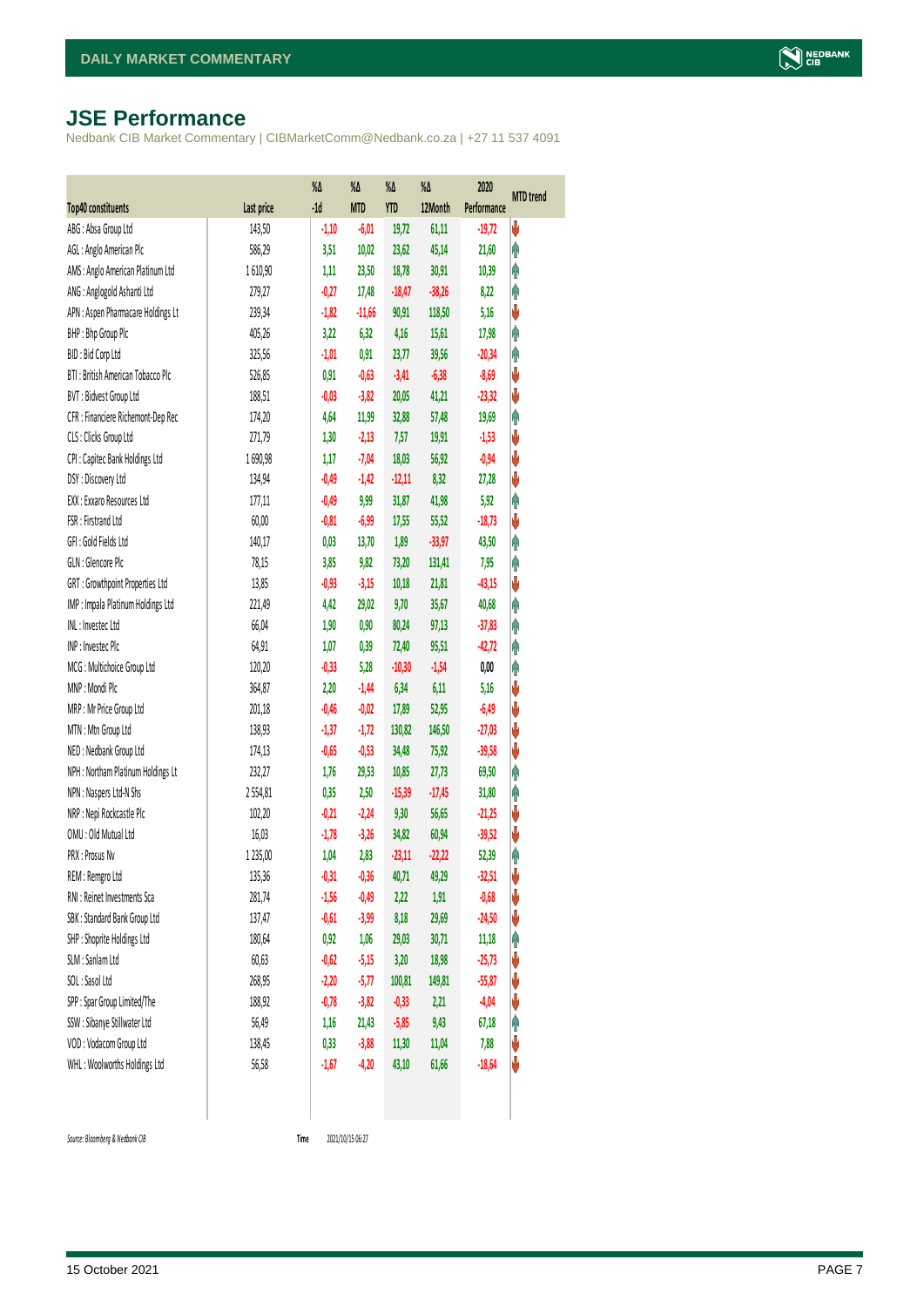### <span id="page-7-0"></span>**Economic Calendar**

Nedbank CIB Market Commentary | CIBMarketComm@Nedbank.co.za | +27 11 537 4091

|                          | Country                                                                                                 | Event                            | Period        | Survey          | Actual                       | Prior           | Revised |
|--------------------------|---------------------------------------------------------------------------------------------------------|----------------------------------|---------------|-----------------|------------------------------|-----------------|---------|
| 14-October               |                                                                                                         |                                  |               |                 |                              |                 |         |
| 03:30 AM                 | CH                                                                                                      | CPI YoY                          | <b>SEP</b>    | 0,80%           | 0,70%                        | 0,80%           |         |
| 03:30 AM                 | CH                                                                                                      | PPI YoY                          | <b>SEP</b>    | 10,50%          | 10,70%                       | 9,50%           |         |
| 06:30 AM                 | JN                                                                                                      | Industrial Production YoY        | AUG F         |                 | 8,80%                        | 8,80%           |         |
| 02:30 PM                 | US                                                                                                      | Continuing Claims                | SEP 4         | 2670k           | 2593k                        | 2714k           |         |
| 02:30 PM                 | US                                                                                                      | Initial Jobless Claims           | <b>SEP 11</b> | 320k            | 293k                         | 326k            |         |
| 02:30 PM                 | US                                                                                                      | PPI Final Demand YoY             | <b>SEP</b>    | 8,65%           | 8,60%                        | 8,30%           |         |
| 15-October               |                                                                                                         |                                  |               |                 |                              |                 |         |
| 11:00 AM                 | EC                                                                                                      | Trade Balance SA                 | AUG           | <b>EUR 0,0b</b> | $\frac{1}{2}$                | <b>EUR 0,0b</b> |         |
| 02:30 PM                 | US                                                                                                      | Retail Sales Advance MoM         | <b>SEP</b>    | $-0,20%$        |                              | 0,70%           |         |
| 04:00 PM                 | US                                                                                                      | U. of Mich. Sentiment            | OCT P         | 73,1            |                              | 72,8            |         |
| 18-October               |                                                                                                         |                                  |               |                 |                              |                 |         |
| 04:00 AM                 | $\mathsf{CH}% _{\mathsf{C}}^{\mathsf{C}}(\mathsf{C})=\mathsf{CH}_{\mathsf{C}}^{\mathsf{C}}(\mathsf{C})$ | <b>Industrial Production YoY</b> | <b>SEP</b>    | 3,80%           | $\overline{a}$               | 5,30%           |         |
| 04:00 AM                 | CH                                                                                                      | Retail Sales YoY                 | <b>SEP</b>    | 3,50%           |                              | 2,50%           |         |
| 04:00 AM                 | CH                                                                                                      | GDP SA QoQ                       | 3Q            | 0,35%           | $\qquad \qquad \blacksquare$ | 1,30%           |         |
| 04:00 AM                 | CH                                                                                                      | GDP YoY                          | 3Q            | 5,00%           | $\qquad \qquad \blacksquare$ | 7,90%           |         |
| 03:15 PM                 | US                                                                                                      | Industrial Production MoM        | SEP           | 0,20%           |                              | 0,40%           |         |
| 03:15 PM                 | US                                                                                                      | Manufacturing (SIC) Production   | <b>SEP</b>    | 0,30%           |                              | 0,20%           |         |
| 03:15 PM                 | US                                                                                                      | Capacity Utilization             | <b>SEP</b>    | 76,50%          | $\overline{\phantom{a}}$     | 76,44%          |         |
| 10:00 PM                 | US                                                                                                      | Net Long-term TIC Flows          | AUG           |                 | $\frac{1}{2}$                | USD 2,0b        |         |
| 10:00 PM                 | US                                                                                                      | <b>Total Net TIC Flows</b>       | AUG           |                 | $\qquad \qquad \blacksquare$ | USD 126,0b      |         |
| 19-October               |                                                                                                         |                                  |               |                 |                              |                 |         |
| 02:30 PM                 | US                                                                                                      | <b>Building Permits MoM</b>      | SEP           | $-2,96%$        |                              | 5,60%           |         |
| 02:30 PM                 | US                                                                                                      | Housing Starts MoM               | SEP           | $-0,31%$        |                              | 3,90%           |         |
| 02:30 PM                 | US                                                                                                      | <b>Building Permits</b>          | <b>SEP</b>    | 1670k           |                              | 1721k           |         |
| 02:30 PM                 | US                                                                                                      | <b>Housing Starts</b>            | SEP           | 1610k           |                              | 1615k           |         |
|                          |                                                                                                         |                                  |               |                 |                              |                 |         |
| <b>Source: Bloomberg</b> |                                                                                                         | 2021/10/15 06:27                 |               |                 |                              |                 |         |